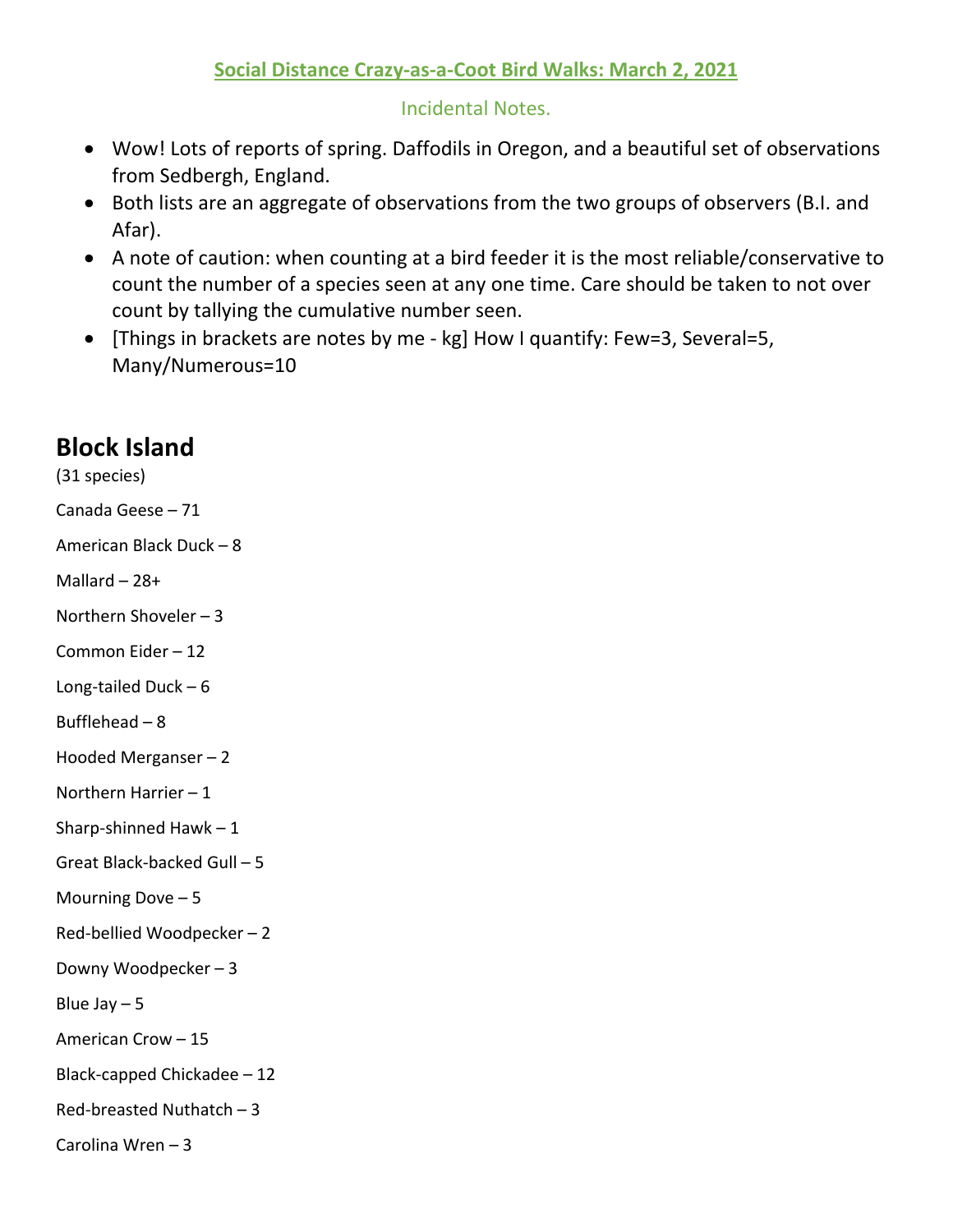Kinglet species – 3 American Robin – 7 Brown Thrasher – 1 European Startling – 4+ Yellow-rumped/Myrtle Warbler – 1 Song Sparrow – 9 White-throated Sparrow – 10 Northern Cardinal – 34 Red-winged Blackbird – 33 House Finch – 18 American Goldfinch – 4 House Sparrow – 12

**From Afar** Little Compton and Cumberland, RI; Hudson, NY; Stow, VT; St. Petersburgh, FL; Seattle, WA; Pleasant Hill, OR; Sedbergh, England.

 (78 species) Domestic Goose – 2 Canada Goose – 3 Trumpeter Swan – 10 Muscovy Duck – 8 Mallard – 26 Ring-necked Duck – 29 Bufflehead – 5 Hooded Merganser – 1 Red-breasted Merganser – 1  $*Pheasant<sup>2</sup> – 2$ Pied-billed Grebe – 10 Brown Pelican – 1 Anhinga – 2 Double-crested Cormorant – 10 \*Grey Heron – 1 Great Blue Heron – 6 Great Egret – 3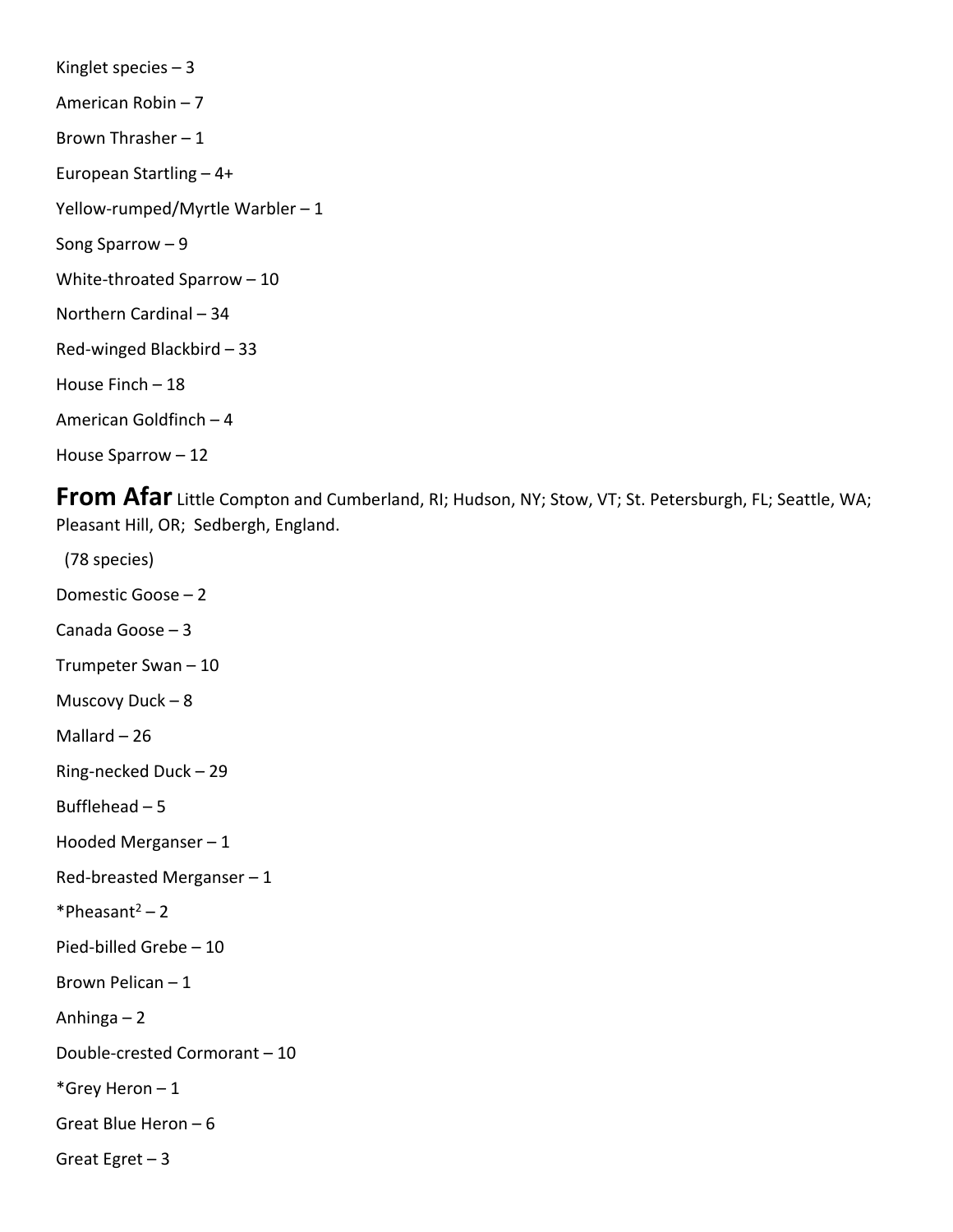Little Blue Heron – 1 Green Heron – 5 Tricolored Heron – 2 Cattle Egret  $-1$ Yellow-crowned Night-heron – 1 Black Vulture – 2 Turkey Vulture – 2 Osprey – 7 Bald Eagle – 1 Accipiter – 1 Cooper's Hawk – 1 Red-shouldered Hawk – 4  $*$ Buzzard – 2 Common Gallinule – 8 American Coot – 1 \*Oystercatcher – 2 Solitary Sandpiper – 1 American Woodcock a.k.a Timberdoodle – 3 Laughing Gull  $-6$ Ring-billed Gull – 10 Gull species – 2 Tern species  $-1$ \*Wood Pigeon – 2 \*Dove species – 2 Collared Dove - 1 Rock Pigeon – 1  $*$ Tawny Owl – 2 Anna's Hummingbird – 2 Red-bellied Woodpecker – 2 Downy Woodpecker – 1 Northern Flicker – 1 Red-shafted \*Kestrel - 1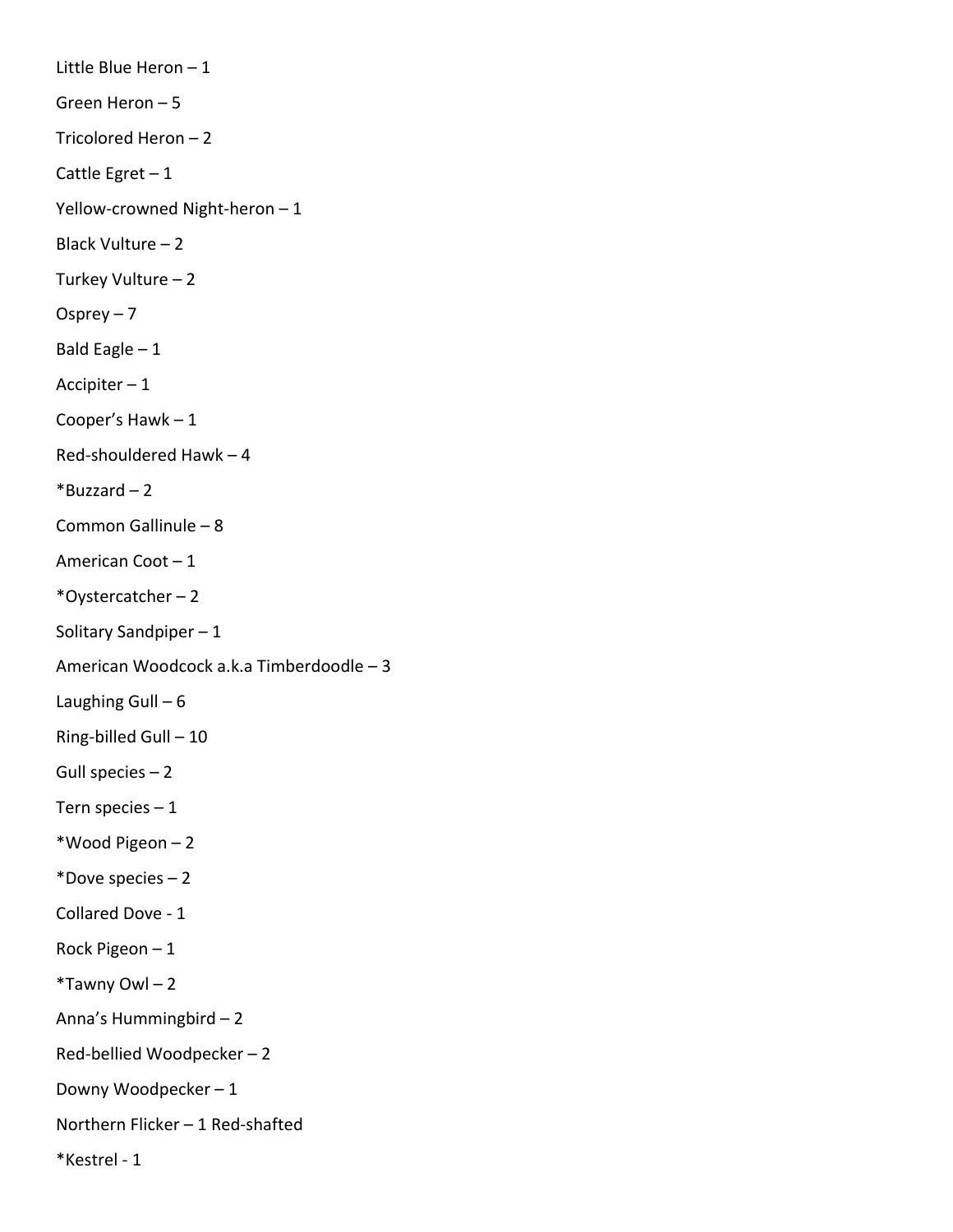Steller's Jay – 3 Blue Jay  $-1$ American Crow – 51 Common Raven – 2 \*Crow species – 2 Tree Swallow – 2  $*$ Coal Tit  $-2$  $*$ Blue Tit – 2 Black-capped Chickadee – 4 Tufted Titmouse – 2 \*Wren/Winter Wren3 – 2 Bewick's Wren – 1 Carolina Wren – 2 Kinglet species – 1  $*$ Blackbird – 2  $*$ Robin – 2 American Robin – 22+ Varied Thrush – 1 European Starling – 2 Bohemian Waxwing – 35 Yellow-rumped Warbler – 6 Sparrow species – 1 Song Sparrow – 3 Lincoln's Sparrow – 1 White-crowned Sparrow – 3 Slate-colored Junco $1 - 3$ Northern Cardinal – 1 Red-winged Blackbird – 3 American Goldfinch – 1 House Finch  $-4$ House Sparrow – 3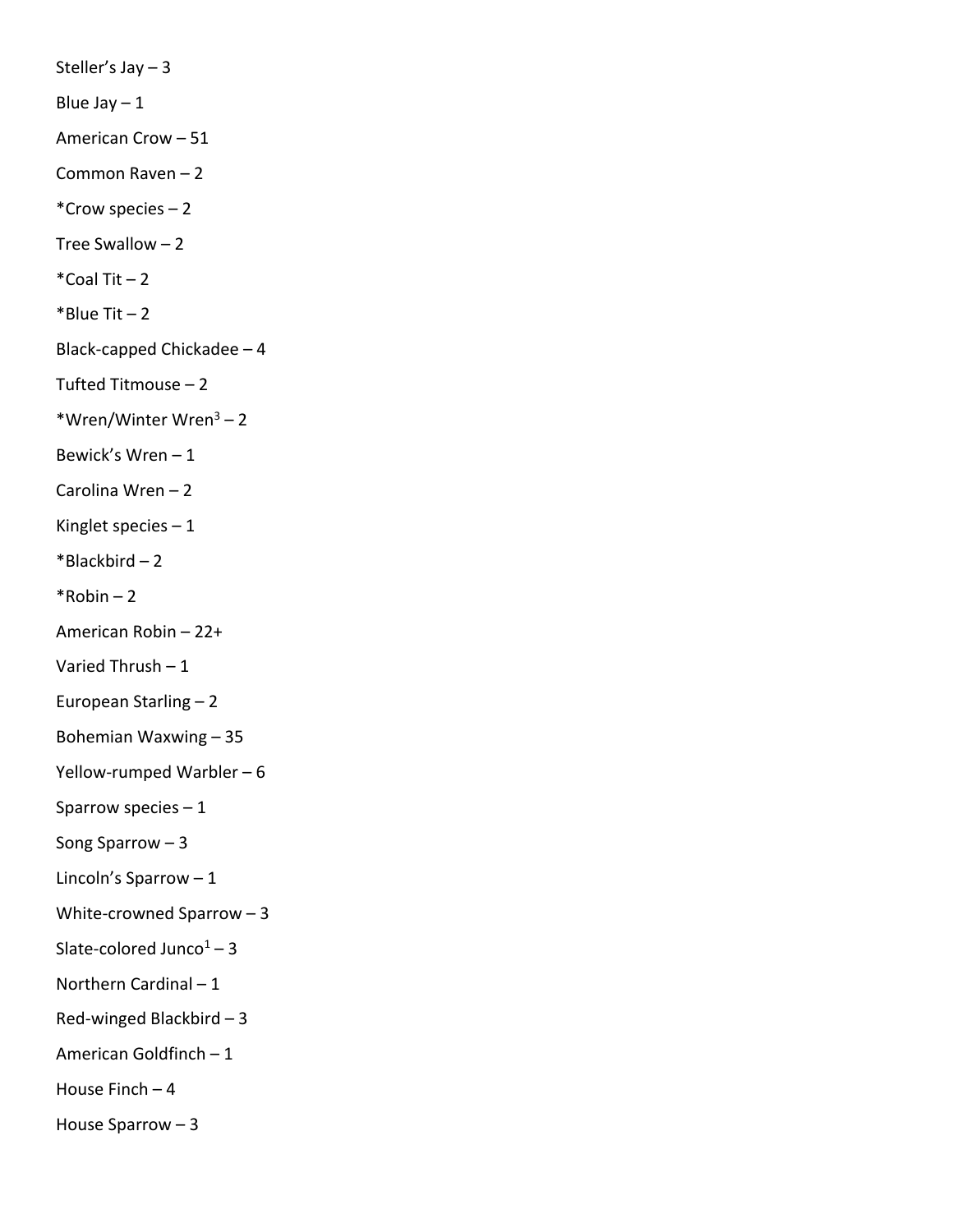1 Dark-eyed Junco (*Junco hyemalis*) is a species that "includes at least six recognizable populations." (The Sibley Guide to Birds). A junco seen on the east coast is Slate-colored Junco *(Junco hyemalis)*. On the west coast, both Slate-colored and Oregon Junco *(Junco hyemalis)* can be found. So, when I am recording Junco sightings on the east coast I will list them as Slate-colored; however west coast Juncos will be recorded as Dark-eyed unless the reporter stipulates Oregon or Slate-colored.

2 Pheasant (UK) and Ring-necked Pheasant (US) (*Phasianus colchicuis*)

3 Wren (UK) and Winter Wren (US) (*Troglodytes troglodytes*)

**Austin Morin** – Canada Geese 40 at Joe S's pit, West Side Rd., Robin 1 near Buddy the donkey, American Crow West Side Rd. yard, Great Black-backed Gull 5 in Town.

**Cathy Joyce & Nigel Grindley** – Seeing a beautiful male Myrte down beneath our feeder reminds us to send our Coots Count. We did a Project Feeder Watch count on Monday & Tuesday and this is mostly they count together with some additional birds seen around our yard and on Warden's Pond and Cooneymus Swamp. Canada Geese 14, Mallard 3, Am. Black Duck 6, Hooded Merganser 2, Mourning Dove 2, Red-bellied Woodpecker 1, Downy Woodpecker 2, Blue Jay 2, Am. Crow 8, Black-capped Chickadee 8, Red-breasted Nuthatch 2, Carolina Wren 2, Am. Robin 11, Brown Thrasher 1, Starling 4, Yellow-Rumped Warbler (aka Myrtle Warbler) 1, White-throated Sparrow 5, Song Sparrow 6, Cardinal 21, Red-winged Blackbird 29, House Finch 7, House Sparrow 5. Just too early for our first Grackles of the year (arrived Wednesday) Hope you had a great day birding despite the freezing wind. Cheers,

**Curt Milton** – Seattle, WA. My friend, John McCoy, joined me for the Crazy As A Coot walk here in Seattle today. It was cool and misty this morning when we met at the Union Bay Natural Area. Due to the weather, I wasn't expecting many birds but ... lo and behold! This was easily the best birding day I've had here in the past year. Saw three species that were new to me (Varied Thrush, Lincoln's Sparrow and Bewick's Wren), so that was wonderful. It must be Spring! Here is the complete list: Robins: numerous, 10+, Mallards: numerous, Steller's Jay: 2, Red-winged Blackbird: 2, Anna's Hummingbird: 2, Crows: several, Trumpeter Swan: 10, White-crowned Sparrow: 3, Bufflehead: several, Black-capped Chickadee: 3, Varied Thrush: 1, Song Sparrow: 2, Lincoln's Sparrow: 1, Hooded Merganser: 1, Ring-necked Duck: 1, Bewick's Wren: 1. Thanks for organizing this!

**Dan Kasuba** – It was a fun outing the other day. My sightings were as follows in St. Petersburg Florida:

7:30 AM kayaking in Granview Bay(part of Tampa Bay)- 1 red breasted merganser[ a first for me down here]/,5 GBHs/1 little blue heron,4 green herons, 1 tricolored heron,6 ospreys,1 bald eagle, 8mallards, 10 ring billed and 6 laughing gulls, 4 DC cormorants, 2 yellow rumped warblers, a large tern, 1 solitary sand piper,1 yellow crowned night heron,2 tree swallows and 2 great egrets.

Crescent Lake (noon) 4 yellow rumped warblers, 38 ring necked ducks,8 Muscovy ducks,6 mallards,2 domestic geese, 1 tricolored, 1 green and 1 GBH. 1 great and 1 cattle egret,2 turkey and 2 black vultures, 10 pied billed grebes, 2 anhingas, 6 DC cormorants, 1 brown pelican, 1 osprey, 40 America crows, 8 common galinules, 1 American coot, 1 collared dove, 2 red bellied wood peckers and 1 Cooper's hawk. Thanks Kim !!



**Erica Anderson** – Pleasant Hill, OR. Hi, It was a beautiful spring day here in Oregon. Sunny, damp and about 35. The robins have returned in full chorus and sang the sun up this morning. The cherry trees have blossomed and the maples have red buds on the end of their limbs. The birds were very noisy, but I didn't see nearly as many as I heard. (Kim don't care if you want to use the photos but thought maybe you could tell which kind of hawk it was. You can tell it was chilly with it's chest all puffed up.)

1 Canada Goose, 12 American Robins, 4 House finches, 1 Red shafted flicker, 1 Kinglet, 1 Stellar Jay, 1 Starling, 1 Sharp Shin or Cooper's Hawk. Too high and far away in the tree to tell. [Because it is so high in the tree, and without size comparison, it is pretty hard to ID. However, with that

strong white eye-brow and hint of yellow on a largish bill, I wonder about Northern Goshawk. I'll list it as Accipiter. -kg]

Gail & Shorty Cahill March 2<sup>nd</sup>, Bird feeder 9am (windy & cold): 2 cardinals, 3 kinglets, 3 goldfinches. FYI: March 6 noonish, **Osprey** off parking lot area of North Light. [Although this bird may have kept going beyond BI, it is the first one reported for the season. A report near the power company on March 11. -kg]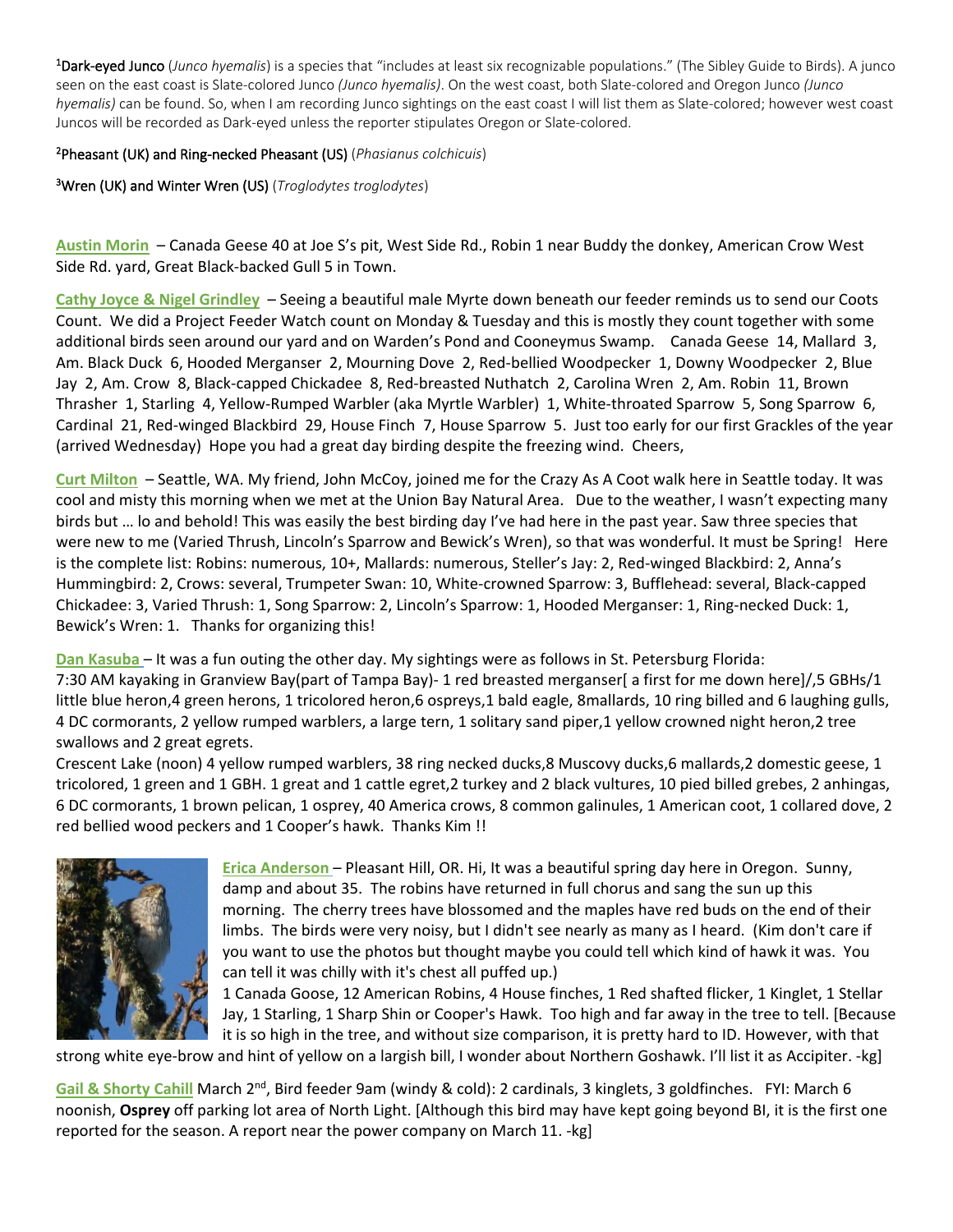**Heather Hatfield** At feeder/yard: House Finch 9, House Sparrow 6, Goldfinch 1, BC Chickadee 4, Blue Jay 3, Cardinal 11, White-throat 5, Song sparrow 3, Downy Woodpecker 1, Sharp-shinned Hawk 1, Mourning Dove 3, Red-bellied Woodpecker 1, Red-breasted Nuthatch 1, RW Blackbird 1. Clayhead: A. Robin 6, C. Eider 12, Long-tailed Duck 6. Westside: N. Harrier 1, Bufflehead 8, Black Duck 1, N. Shoveler 3.

**John Berg** – A day late, Kim, but woodcock calling this evening at dusk at our TNC PT Marvell Preserve, Little Compton. Yea!

**Kim Gaffett** – Cold & windy, I didn't venture far from the house Canada Geese 17, Mallard 25+ (semi domesticated), Black Duck 1, A. Crow 6, Red-winged Blackbird 3, Carolina Wren 1, House Finch 2

**Laura Rosenzwieg** - Sedbergh, England. This is a compilation from today and yesterday. We've had an incredible spell of early spring weather with wall to wall sunshine and blue skies for about five entire days now! Daffodils and crocus are blooming in sheltered spots, snowdrops are now looking droopy, and small trees and shrubs all have swelling buds. It feels like spring when the sun's out but the pond froze last night so we're still in winter really.

The owls are now calling nightly, starting just as dusk begins to fall around 6pm. Tawny Owls are our most common owl. Every year we get a chick falling out of a nest so fingers crossed this year the adults manage to keep the little ones safely tucked in!

Today I saw 2 buzzards circling (above a dead sheep) and yesterday I saw a kestrel.

The wood pigeons and doves are suddenly much more noticeable, as are the pheasants. And I've seen more blackbirds this week than I have recently. A female blackbird was taking a bath in our pond a couple of days ago, shortly after a Grey Heron was seen leaving it with a frog dangling from its beak.

Coal tits, blue tits, robins, wrens, crows and gulls are all still around. Haven't seen any chaffinches this week so it looks as if they've moved on to pastures new. The garden birds have stopped being interested in what's on the bird table, I guess they're finding plenty of worms and seeds in the garden now it's not frozen over.

Yesterday up on a boggy hillside Suki (our cocker spaniel) flushed two ground nesting birds. Not sure what they were, definitely not curlews and not large enough for lapwings but maybe larks or meadow pipits? I'm still waiting to see my first curlew of the year, one of my favourite birds. Probably need to go for a walk without a bouncy dog to see more moorland species.

The oystercatchers are returning too. Don't know where they've been but they make a lot of noise when they come back! And a couple of mallards on the river. It's getting warmer!! [Unless the number seen of a species is specifically stated, I have assigned "1" to those mentioned in the singular, and "2" for those mentioned in the plural. -kg]

**Lauren Miller-Donnelly** - Westport, MA. March 2nd was a bitterly cold and windy day. Forgoing my morning stroll, I was please to flush up an American Woodcock along a sunny and muddy side of a stonewall at 4:55 in the afternoon. It was then that I decided the "Timberdoodle" will be my bird for Social Distance Bird Walk Day. Happy birding!

**Megan McClellan** – In the past two weeks we have had quite a few fun bird sightings — red tailed hawks flying behind and perched near our house, a closeup view of a Turkey vulture perched on a guard rail to get closer to roadkill, and a big, beautiful bald eagle on a tree branch near the Hudson River.

Unfortunately, March 2nd was not quite as exciting. We did a lunchtime observation at our bird feeder with few visitors despite the free food. ;) 1 downy woodpecker, 1 sparrow, 1 goldfinch

**Tim Mooney** - Cumberland, RI. Hi Kim – Tuesday was cold and windy here in Cumberland and backyard birds were scare. But here's a Tuesday list (\*), embellished a bit with birds that were around often during the week. Red-winged Blackbird – 1, American Crow – 4, Blue Jay – 1, Red-shouldered Hawk – 4 (Two pairs were having a lively exchange over who was going to nest in the neighborhood. Not in my yard but a short walk away.), \*Canada Goose  $-2+$  (heard flying over), Carolina Wren – 2, \*Song Sparrow – 1 (singing male), Dark-eyed Junco – 3, \*House Sparrow – 3, \*Tufted Titmouse  $-$  2, Northern Cardinal  $-$  1, \*European Starling  $-$  1, Rock Pigeon  $-$  1